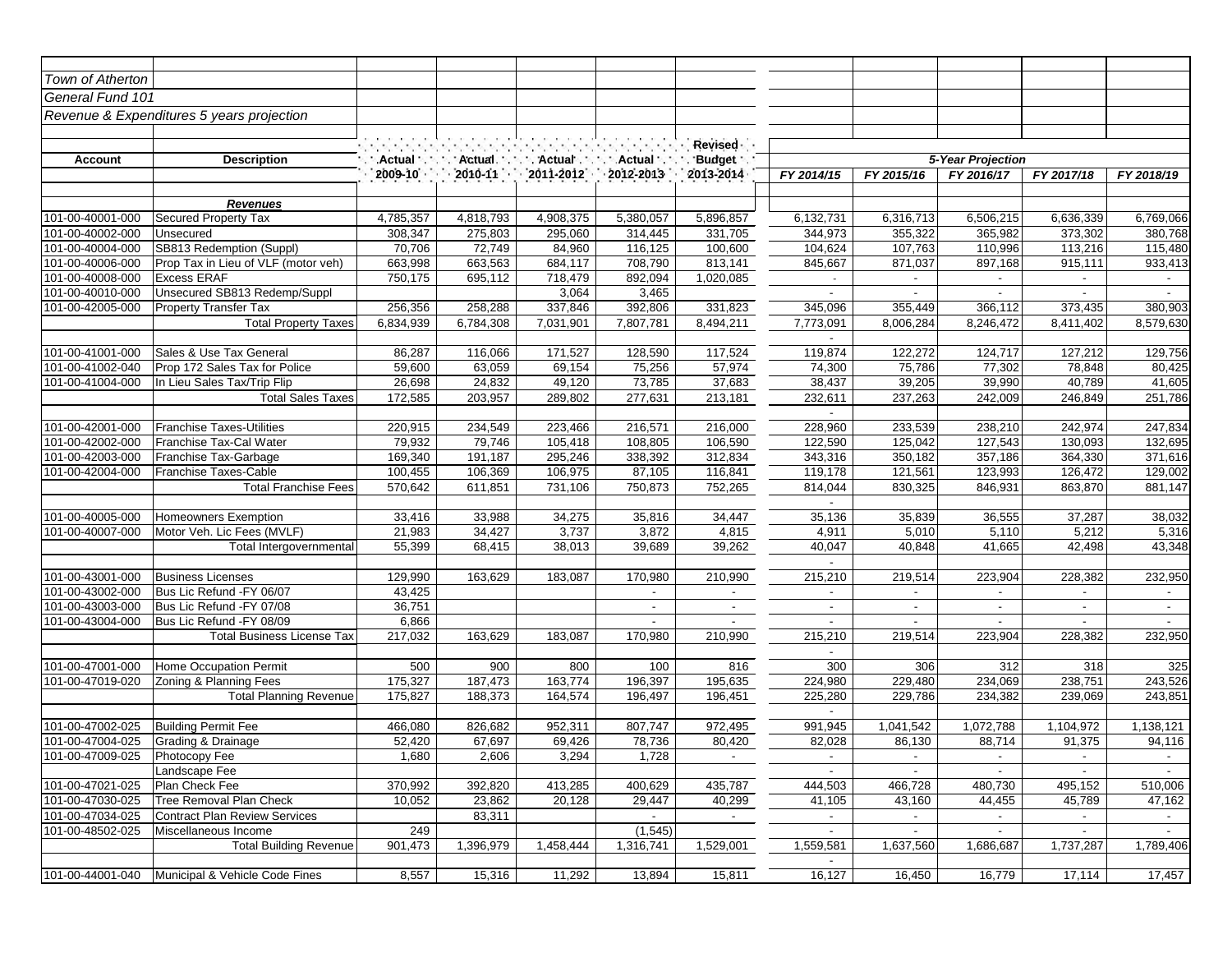| Town of Atherton                          |                                    |               |                           |                 |                          |                           |                          |                          |                          |            |                          |
|-------------------------------------------|------------------------------------|---------------|---------------------------|-----------------|--------------------------|---------------------------|--------------------------|--------------------------|--------------------------|------------|--------------------------|
| General Fund 101                          |                                    |               |                           |                 |                          |                           |                          |                          |                          |            |                          |
| Revenue & Expenditures 5 years projection |                                    |               |                           |                 |                          |                           |                          |                          |                          |            |                          |
|                                           |                                    |               |                           |                 |                          |                           |                          |                          |                          |            |                          |
|                                           |                                    |               |                           |                 |                          | Revised .                 |                          |                          |                          |            |                          |
| <b>Account</b>                            | <b>Description</b>                 | Actual        | · Actual                  | · Actual        | · Actual ·               | <b>Budget</b>             |                          |                          | 5-Year Projection        |            |                          |
|                                           |                                    | $2009 - 10$ . | $2010 - 11$               | $2011 - 2012$ . | 2012-2013                | 2013-2014.                | FY 2014/15               | FY 2015/16               | FY 2016/17               | FY 2017/18 | FY 2018/19               |
|                                           |                                    |               |                           |                 |                          |                           |                          |                          |                          |            |                          |
| 101-00-44002-040                          | Other Fines & Forfeiture (County)  | 29,488        | 45,464                    | 59,117          | 55,350                   | 41,137                    | 40,000                   | 40,800                   | 41,616                   | 42,448     | 43,297                   |
| 101-00-45006-040                          | CA State 911 Grant                 |               |                           |                 |                          |                           | $\sim$                   | $\sim$                   |                          |            |                          |
| 101-00-45007-040                          | POST Reimb                         | 14,990        | 6,486                     | 20,961          | 16,995                   | 10,710                    | 10,924                   | 11,143                   | 11,366                   | 11,593     | 11,825                   |
| 101-00-45011-040                          | DOJ Grant (vests)                  | 406           |                           |                 |                          | 3,060                     |                          |                          |                          |            |                          |
| 101-00-45012-040                          | <b>DUI Grant</b>                   | 9,901         | 6,295                     | 4,918           | 4,381                    | 802                       | 2,200                    | 2,244                    | 2,289                    | 2,335      | 2,381                    |
| 101-00-45017-040                          | <b>ABAG Grant</b>                  | 18,338        | 16,548                    | 25,563          | 17,264                   | 3,176                     | 2,500                    | 2,550                    | 2,601                    | 2,653      | 2,706                    |
| 101-00-47005-040                          | Other Licenses & Permit            | 330           | 656                       | 1,068           | 622                      | 614                       | 1,500                    | 1,530                    | 1,561                    | 1,592      | 1,624                    |
| 101-00-47009-040                          | Photocopy Fee                      | 210           | $\mathbb{Z}^{\mathbb{Z}}$ | 54              | 18                       | 36                        | 150                      | 153                      | 156                      | 159        | 162                      |
| 101-00-47011-040                          | Alarm Sign Fees                    | 1,200         | 705                       | 600             | 525                      | 1,023                     | 800                      | 816                      | 832                      | 849        | 866                      |
| 101-00-47012-040                          | Vehicle Release                    | 1,050         | 2,752                     | 3,326           | 5,921                    | 2,991                     | 3,051                    | 3,112                    | 3,174                    | 3,238      | 3,302                    |
| 101-00-47013-040                          | Police Report                      | 4,410         | 1,012                     | 137             | 39                       | $\sim$                    | $\blacksquare$           | $\overline{\phantom{a}}$ |                          |            | $\blacksquare$           |
| 101-00-47014-040                          | <b>Fingerprinting Fee</b>          | 115           | 363                       | 458             | 62                       | $\sim$                    | 75                       | $\overline{77}$          | 78                       | 80         | 81                       |
| 101-00-47015-040                          | Affidavit of Cost                  | 200           |                           | $\sim$          | 550                      | $\blacksquare$            | $\blacksquare$           | $\sim$                   | $\sim$                   | $\sim$     | $\sim$                   |
| 101-00-47016-040                          | Special Service Fee                | 1,909         | 3,891                     | 2,763           | 1,349                    | 4,696                     | 4,200                    | 4,284                    | 4,370                    | 4,457      | 4,546                    |
| 101-00-47017-040                          | <b>Solicitor's Permit</b>          | 127           | 88                        | 273             | 176                      | 88                        | 150                      | 153                      | 156                      | 159        | 162                      |
| 101-00-47018-040                          | Disaster Assistance Reimb          |               | 37,999                    |                 | $\overline{\phantom{a}}$ | $\blacksquare$            | $\overline{\phantom{a}}$ | $\overline{\phantom{a}}$ | $\blacksquare$           |            | $\overline{\phantom{a}}$ |
| 101-00-48004-040                          | Sale of Property                   |               |                           |                 | 410                      | 4,057                     | 1,200                    | 1,224                    | 1,248                    | 1,273      | 1,299                    |
| 101-00-48501-040                          | Donation/Contribution              | 14,286        | 60,500                    | 100             | $\sim$                   | $\mathbb{Z}^{\mathbb{Z}}$ | $\sim$                   | $\sim$                   | $\sim$                   | $\sim$     | $\sim$                   |
| 101-00-48502-040                          | Miscellaneous Income               | 472           | 1,154                     | 313             | 2,577                    | 1,161                     | 2,500                    | 2,550                    | 2,601                    | 2,653      | 2,706                    |
| 101-00-48503-040                          | Property Damage Reimbursement      |               |                           |                 |                          | 2,394                     |                          |                          |                          |            |                          |
|                                           | <b>Total Police Revenue</b>        | 105,990       | 199,228                   | 130,943         | 120,134                  | 91,756                    | 85,377                   | 87,085                   | 88,826                   | 90,603     | 92,415                   |
| 101-00-45005-050                          | C/CAG AB 1546-vehicle regst fee    | 12,783        | 12,397                    | 11,942          | 6,702                    | 12,786                    | 23,000                   | 23,460                   | 23,929                   | 24,408     | 24,896                   |
| 101-00-45019-050                          | <b>ABAG Grant</b>                  | 1,459         |                           | 8,740           | 12,400                   | $\overline{\phantom{a}}$  | $\blacksquare$           | $\overline{\phantom{a}}$ |                          |            |                          |
| 101-00-45021-053                          | <b>Highway Maint Reimbursement</b> | 71,400        | 35,700                    | 35,700          | 35,700                   |                           |                          |                          |                          |            |                          |
| 101-00-47003-050                          | Encroachment                       | 178,111       | 159,858                   | 231,369         | 197,120                  | 219,887                   | 230,881                  | 235,499                  | 240,209                  | 245,013    | 249,913                  |
| 101-00-47009-050                          | Photocopy Fee                      | 4,610         | 1,130                     |                 | $\overline{\phantom{a}}$ | $\overline{\phantom{a}}$  | $\overline{\phantom{a}}$ | $\overline{\phantom{a}}$ | $\overline{\phantom{a}}$ |            | $\overline{\phantom{a}}$ |
| 101-00-47021-050                          | Plan Check Fee                     | 1,180         |                           |                 | $\sim$                   |                           | $\mathbf{r}$             | $\sim$                   | $\sim$                   | $\sim$     | $\sim$                   |
| 101-00-48503-053                          | Property Damage Reimb              | 16,985        |                           | 9,051           | $\blacksquare$           |                           | $\blacksquare$           |                          |                          |            |                          |
|                                           | <b>Total DPW Revenue</b>           | 286,528       | 209,085                   | 296,802         | 251,921                  | 232,673                   | 253,881                  | 258,959                  | 264,138                  | 269,421    | 274,809                  |
|                                           |                                    |               |                           |                 |                          |                           |                          |                          |                          |            |                          |
| 101-00-47022-058                          | Social Fees                        | 60,150        | 86,062                    | 29,300          | 33,275                   | 35,112                    | 41,000                   | 41,820                   | 42,656                   | 43,510     | 44,380                   |
| 101-00-47023-058                          | <b>Meeting Fees</b>                | 68,394        | 77,460                    | 14,650          | 23,725                   | 30,937                    | 25,000                   | 25,500                   | 26,010                   | 26,530     | 27,061                   |
| 101-00-47024-058                          | Misc. Use Fee                      | 2,460         | 2,750                     | 1,400           | 2,400                    | 2,448                     | $\blacksquare$           |                          |                          |            |                          |
| 101-00-47025-058                          | <b>Class Fees</b>                  | 14,011        | 9,953                     | 16,500          | 14,000                   | 14,410                    | 15,131                   | 15,433                   | 15,742                   | 16,057     | 16,378                   |
| 101-00-47028-058                          | Weddings                           | 95,585        | 89,550                    | 27,750          | $\overline{\phantom{a}}$ | $\sim$                    | 25,000                   | 25,500                   | 26,010                   | 26,530     | 27,061                   |
| 101-00-47029-058                          | Park Day Use Fee                   |               |                           |                 | $\overline{\phantom{a}}$ |                           | 3,500                    | 3,570                    | 3,641                    | 3,714      | 3,789                    |
| 101-00-48501-058                          | Donation/Contribution              | 400           |                           |                 | $\sim$                   |                           | $\sim$                   | $\sim$                   | $\sim$                   | $\sim$     | $\sim$                   |
|                                           | Total Park Program Revenue         | 241,000       | 265,775                   | 89,600          | 73,400                   | 82,907                    | 109,631                  | 111,823                  | 114,060                  | 116,341    | 118,668                  |
|                                           |                                    |               |                           |                 |                          |                           |                          |                          |                          |            |                          |
| 101-00-44003-000                          | Heritage Tree Damage Fee           | 4,854         |                           |                 | $\sim$                   |                           | $\overline{\phantom{a}}$ | $\sim$                   | $\overline{\phantom{a}}$ | $\sim$     | $\sim$                   |
| 101-00-40004-000                          | C & D Deposit Forfeited            |               | 153,559                   | (9,675)         | $\sim$                   |                           | $\sim$                   | $\sim$                   | $\sim$                   | $\sim$     | $\sim$                   |
| 101-00-45008-000                          | SB 90 Reimbursement                | 1,219         | 3,982                     | 1,002           | 1,083                    | 1,465                     | 500                      | 510                      | 520                      | 531        | 541                      |
| 101-00-45016-025                          | DOC Grant                          | 5,000         | 5,000                     | 5,000           | $\sim$                   | $\sim$                    | $\sim$                   | $\sim$                   | $\sim$                   | $\sim$     | $\sim$                   |
| 101-00-45017-000                          | <b>ABAG Grant</b>                  |               | 4,734                     |                 | $\sim$                   |                           | $\sim$                   | $\sim$                   | $\overline{\phantom{a}}$ | $\sim$     | $\sim$                   |
| 101-00-45020-000                          | <b>Other Reimbursements</b>        | 3,383         |                           |                 | 16,131                   | $\sim$                    | $\sim$                   | $\sim$                   | $\sim$                   | $\sim$     | $\sim$                   |
| 101-00-47005-000                          | Other Licenses & Permit            | 1,400         | 525                       | 750             | 600                      | 750                       | $\overline{\phantom{a}}$ | $\sim$                   | $\sim$                   | $\sim$     | $\sim$                   |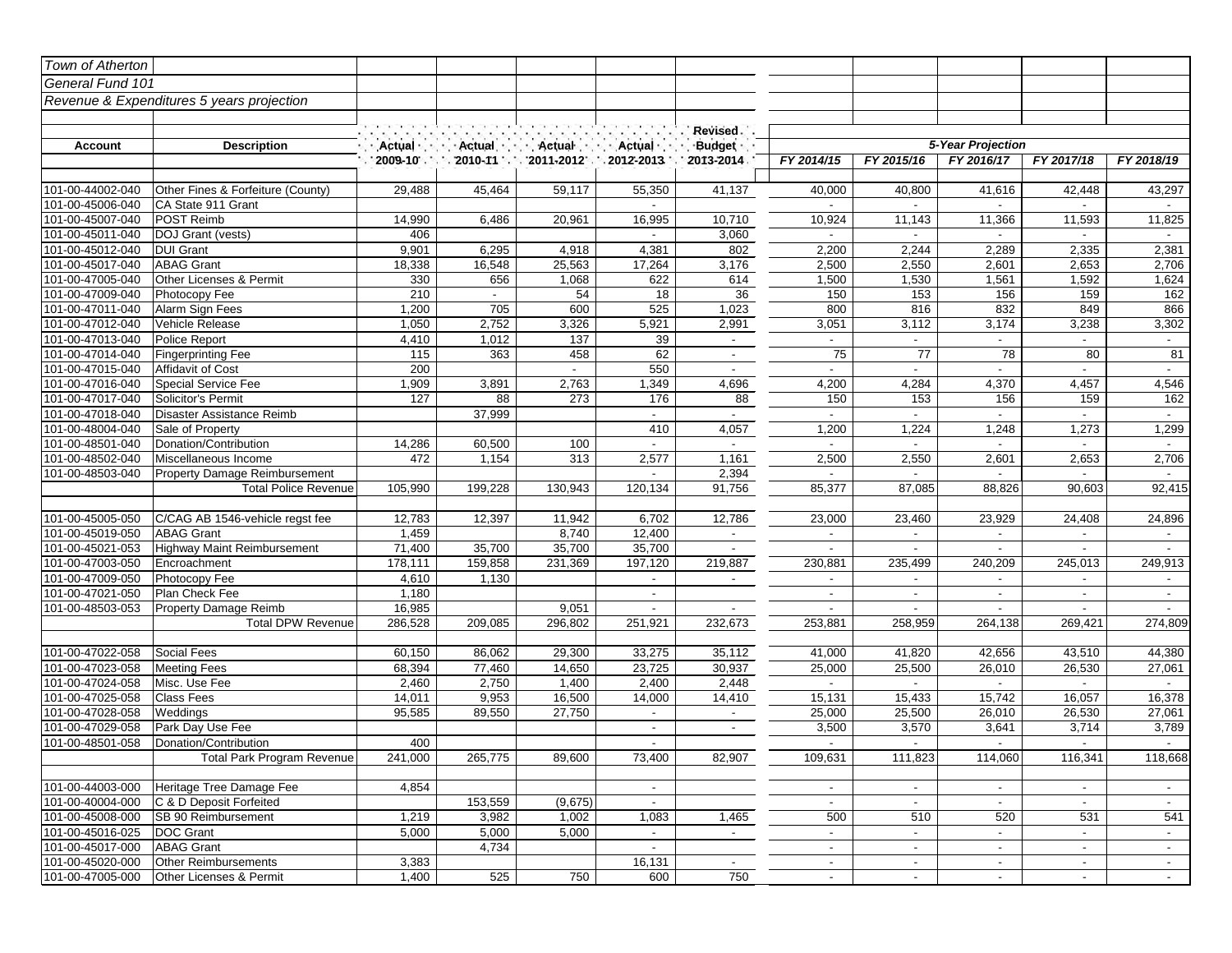| Town of Atherton |                                            |             |                      |                      |                      |                 |                          |            |                   |            |                |
|------------------|--------------------------------------------|-------------|----------------------|----------------------|----------------------|-----------------|--------------------------|------------|-------------------|------------|----------------|
| General Fund 101 |                                            |             |                      |                      |                      |                 |                          |            |                   |            |                |
|                  | Revenue & Expenditures 5 years projection  |             |                      |                      |                      |                 |                          |            |                   |            |                |
|                  |                                            |             |                      |                      |                      |                 |                          |            |                   |            |                |
|                  |                                            |             |                      |                      |                      | Revised .       |                          |            |                   |            |                |
| Account          | <b>Description</b>                         | Actual      | · Actual             | Actual               | Actual               | Budget :        |                          |            | 5-Year Projection |            |                |
|                  |                                            | 2009-10     | $2010 - 11$          | $2011 - 2012$ .      | $-2012 - 2013$       | 2013-2014.      | FY 2014/15               | FY 2015/16 | FY 2016/17        | FY 2017/18 | FY 2018/19     |
|                  |                                            |             |                      |                      |                      |                 |                          |            |                   |            |                |
| 101-00-47008-000 | Document/Research Fee                      |             |                      | 28                   | 18                   |                 | $\blacksquare$           |            | $\mathbf{r}$      | $\sim$     |                |
| 101-00-47009-000 | Photocopy Fee                              | 44          | 86                   | 70                   | 228                  | $\overline{26}$ | 27                       | 27         | 28                | 28         | 29             |
| 101-00-47031-030 | Tree Inspection Fee                        |             |                      |                      | $\sim$               | 10,000          | 20,000                   | 20,400     | 20,808            | 21,224     | 21,649         |
| 101-00-47036-030 | Admin Citation (code enforcement)          |             |                      | 8,946                | 1,318                | 3,000           | 13,000                   | 13,260     | 13,525            | 13,796     | 14,072         |
| 101-00-47038-000 | Banner Permit Fee                          |             |                      |                      |                      | 450             | 675                      | 689        | 702               | 716        | 731            |
| 101-00-48001-000 | Interest Income                            | 90,224      | 46,526               | 42,808               | (38, 903)            | 137,641         | 140,394                  | 143,202    | 146,066           | 148,987    | 151,967        |
| 101-00-48002-000 | Cell Antenna Lease                         | 37,807      | 39,697               | 41,682               | 43,766               | 42,700          | 48,055                   | 49,016     | 49,996            | 50,996     | 52,016         |
| 101-00-48003-000 | Property Rental - Playschool               | 77,575      | 77,575               | 78,118               | 78,118               | 78,559          | 79,810                   | 81,407     | 83,035            | 84,695     | 86,389         |
| 101-00-48004-000 | Sale of Property                           | 501         | 5,209                | 3,542                | $\overline{2}$       | $\sim$          | $\sim$                   | $\sim$     | $\sim$            |            | $\sim$         |
| 101-00-48005-000 | Post Office                                | 47,449      | 26,660               | 7,257                | 8,464                | 7,870           | 8,027                    | 8,188      | 8,352             | 8,519      | 8,689          |
| 101-00-48501-000 | Donations/Contributions                    |             |                      |                      |                      | $\mathbf{r}$    | $\sim$                   |            | $\mathbf{r}$      |            |                |
| 101-00-48502-000 | Miscellaneous Income                       | (18,058)    | 19,516               | 7,761                | 13,488               | 27,572          | 500                      | 510        | 520               | 531        | 541            |
| 101-00-48505-000 | <b>Escheated Unclaimed Property</b>        |             | 75,655               | 3,641                |                      | $\sim$          | $\sim$                   | $\sim$     | $\sim$            | $\sim$     | $\blacksquare$ |
| 101-00-48506-000 | <b>Mitigation Fees</b>                     |             |                      |                      | 350,000              | $\blacksquare$  | $\overline{\phantom{a}}$ | $\sim$     | $\sim$            | $\sim$     | $\sim$         |
| 101-00-48507-000 | Settlement/Claims                          |             |                      |                      | 184,081              |                 | $\overline{\phantom{a}}$ |            |                   |            |                |
|                  | <b>Total Misc. Revenues</b>                | 251,398     | 458,724              | 190,931              | 658,394              | 310,033         | 310,988                  | 317,208    | 323,552           | 330,023    | 336,623        |
|                  |                                            | 9,812,814   |                      |                      | 11,664,040           |                 |                          |            |                   |            | 12,844,633     |
|                  | <b>Total Operating Revenues</b>            |             | 10,550,324           | 10,605,202           |                      | 12,152,730      | 11,619,741               | 11,976,654 | 12,312,626        | 12,575,745 |                |
|                  | <b>Expenditures</b>                        | FY 2009/10  |                      |                      |                      | FY 2013/14      | FY 2014/15               | FY 2015/16 | FY 2016/17        | FY 2017/18 | FY 2018/19     |
|                  | <b>City Council Department</b>             | 13,784      | FY 2010/11<br>14,950 | FY 2011/12<br>33,948 | FY 2012/13<br>32,611 | 83,598          | 133,246                  | 139,908    | 146,904           | 154,249    | 161,961        |
|                  | Administration Department                  | 798,547     | 771,246              | 472,884              | 582,821              | 646,007         | 650,019                  | 674,247    | 699,398           | 725,506    | 752,609        |
|                  | <b>City Attorney Department</b>            | 454,304     | 399,409              | 150,631              | 153,841              | 204,100         | 204,100                  | 214,305    | 225,020           | 236,271    | 248,085        |
|                  | <b>Finance Department</b>                  | 601,186     | 598,265              | 560,481              | 586,493              | 611,261         | 645,295                  | 670,434    | 696,581           | 723,778    | 752,067        |
|                  | <b>Planning Department</b>                 | 195,255     | 185,472              | 187,295              | 223,484              | 275,600         | 277,600                  | 291,480    | 306,054           | 321,357    | 337,425        |
|                  | <b>Building Department</b>                 | 1,068,427   | 1,194,570            | 1,498,518            | 1,298,789            | 1,311,548       | 1,371,550                | 1,437,954  | 1,507,603         | 1,580,655  | 1,657,278      |
|                  | Intergovernmental                          | 529,815     | 854,766              | 1,952,540            | 1,230,165            | 2,556,421       | 559,938                  | 587,935    | 617,332           | 648,198    | 680,608        |
|                  | <b>Police Department</b>                   | 5,182,288   | 5,099,253            | 5,406,692            | 5,184,728            | 5,657,772       | 5,986,376                | 6,205,346  | 6,432,454         | 6,668,006  | 6,912,323      |
|                  | Public Works Department (adj)              | 1,953,742   | 1,671,984            | 1,473,263            | 1,253,944            | 1,529,070       | 1,682,734                | 1,763,100  | 1,847,352         | 1,935,680  | 2,028,283      |
|                  | <b>Total Operating Expenditures</b>        | 10,797,348  | 10,789,915           | 11,736,251           | 10,546,876           | 12,875,377      | 11,510,857               | 11,984,710 | 12,478,697        | 12,993,699 | 13,530,639     |
|                  | Settlement Expenses                        | 456,305     |                      |                      |                      |                 | $\sim$                   |            |                   |            |                |
|                  | <b>Excess (Deficiency) of Revenues</b>     |             |                      |                      |                      |                 |                          |            |                   |            |                |
|                  | <b>Over Expenditures</b>                   | (1,440,839) | (239, 591)           | (1, 131, 049)        | 1,117,164            | (722, 647)      | 108,884                  | (8,056)    | (166, 071)        | (417, 954) | (686,006)      |
|                  |                                            |             |                      |                      |                      |                 |                          |            |                   |            |                |
|                  | <b>Other Financing Sources/(Uses)</b>      |             |                      |                      |                      |                 |                          |            |                   |            |                |
|                  | Special Parcel Tax Fund Support Safe       | 780,863     | 888,463              | 1,116,000            | 1,116,000            | 1,116,000       | 1,116,000                | 1,116,000  | 1,116,000         | 1,116,000  | 1,116,000      |
|                  | Trsfr in/(out) Tennis Fund                 |             |                      |                      | (4, 853)             |                 | $\blacksquare$           |            |                   |            |                |
|                  | Trsfr in/(out) CIP                         |             |                      |                      | (70,000)             | (105,600)       |                          |            |                   |            |                |
|                  | Trsfr in/(out) Road Impact Fee Fund        |             | (902,355)            |                      |                      |                 |                          |            |                   |            |                |
|                  | <b>ERAF</b>                                |             |                      |                      |                      |                 | 700,000                  | 700,000    | 700,000           | 700,000    | 700,000        |
|                  | Trsfr in/(out) Facilities Construction Fd  | 82,735      | (153, 356)           |                      |                      |                 |                          |            |                   |            |                |
|                  | <b>Total Transfers In/(Out)</b>            | 863,598     | (167, 248)           | 1,116,000            | 1,041,147            | 1,010,400       | 1,816,000                | 1,816,000  | 1,816,000         | 1,816,000  | 1,816,000      |
|                  | Incr/(Decr) of Bldg Dept Operating Reserve |             | (129, 403)           |                      | $\sim$               |                 |                          |            |                   |            |                |
|                  | Incr/(Decr) of General Fund Reserve        | (577, 241)  | (277, 436)           | (15,049)             | 2,158,311            | 287,753         | 1,924,884                | 1,807,944  | 1,649,929         | 1,398,046  | 1,129,994      |
|                  | Net Change in Fund Balance                 | (577, 241)  | (406, 839)           | (15,049)             | 2,158,311            | 287,753         | 1,924,884                | 1,807,944  | 1,649,929         | 1,398,046  | 1,129,994      |
|                  | <b>Beginning Fund Balance</b>              | 7,203,276   | 6,626,035            | 6,219,196            | 6,204,147            | 8,362,458       | 8,650,211                | 10,575,095 | 12,383,039        | 14,032,968 | 15,431,014     |
|                  | <b>Ending Fund Balance</b>                 | 6,626,035   | 6,219,196            | 6,204,147            | 8,362,458            | 8,650,211       | 10,575,095               | 12,383,039 | 14,032,968        | 15,431,014 | 16,561,008     |